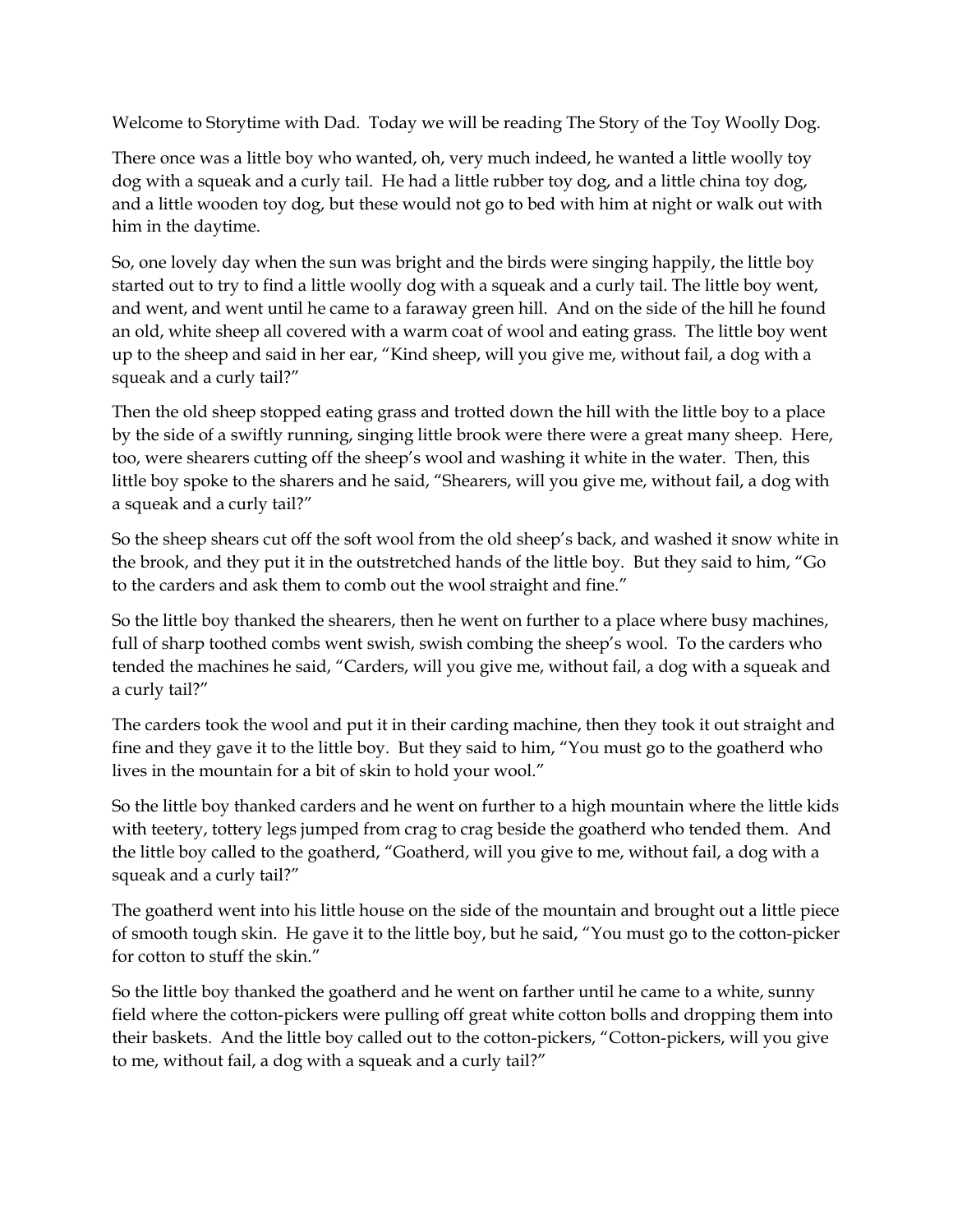The cotton-pickers held out a basket of soft white cotton to the little boy. But they said, "You must go to the toy man and ask him to put together your wool, and skin, and cotton."

So the little boy thanked the cotton-pickers and went farther until he came to a busy toyman, making dolls and picture puzzles, and airplanes, and toy automobiles, and everything else with which it is pleasant to play in his noisy, clattering workshop. And the little boy said to the toyman, "Toyman, will you give to me, without fail, a dog with a squeak and a curly tail?"

"Yes, indeed I will," answered the toyman. So he got out his glue pot, and his scissors, and his hammer, and his nails, his glass eyes, and his squeaks, and his little curly tails. He fastened them all to the skin, and he stuffed the skin with the cotton, and he very soon handed the little boy a little woolly toy dog. Then the little boy thanked the toy man and ran home as fast as he could, for he was very happy indeed. He had a little rubber toy dog, and a little wooden toy dog, and a little china toy dog, but now he had a little woolly toy dog that would sleep with him at night and walk out with him in the daytime. And it had a squeak and a curly tail.

The end.



Life used to be very different than it is today. Much of what we owned was something that we worked for. In this story, we can see that for something as simple as a woolly toy dog, there were at least five different, very experienced people involved in making it: the shearer, the carder, the goatherd, the cotton-picker, and the toy maker. The little boy just wanted the toy, but knowing that so much effort went in to making it probably made him care for that toy a lot more than he would have otherwise.

Everything we have today is the same way. Many different professions come together to create the things that we all enjoy. It's a lot easier to take what we have for granted, though, when we don't see how it's made. Whether we see it or not, somebody, somewhere, is still taking time to create these things. The materials come from somewhere, too, and we don't have an unending supply of everything that we need.

The responsibility is on each of us to appreciate the things we have and to take care of them. Be thankful for your toys, your food, the building you live in. Somebody, somewhere, made them for you.

I hope you liked the story, please drop me a review and email feedback to: [hello@storytimewithdad.com.](mailto:hello@storytimewithdad.com) Or tweet me [@DadStorytime](https://twitter.com/DadStorytime)

Thanks for listening! We'll see you next time.